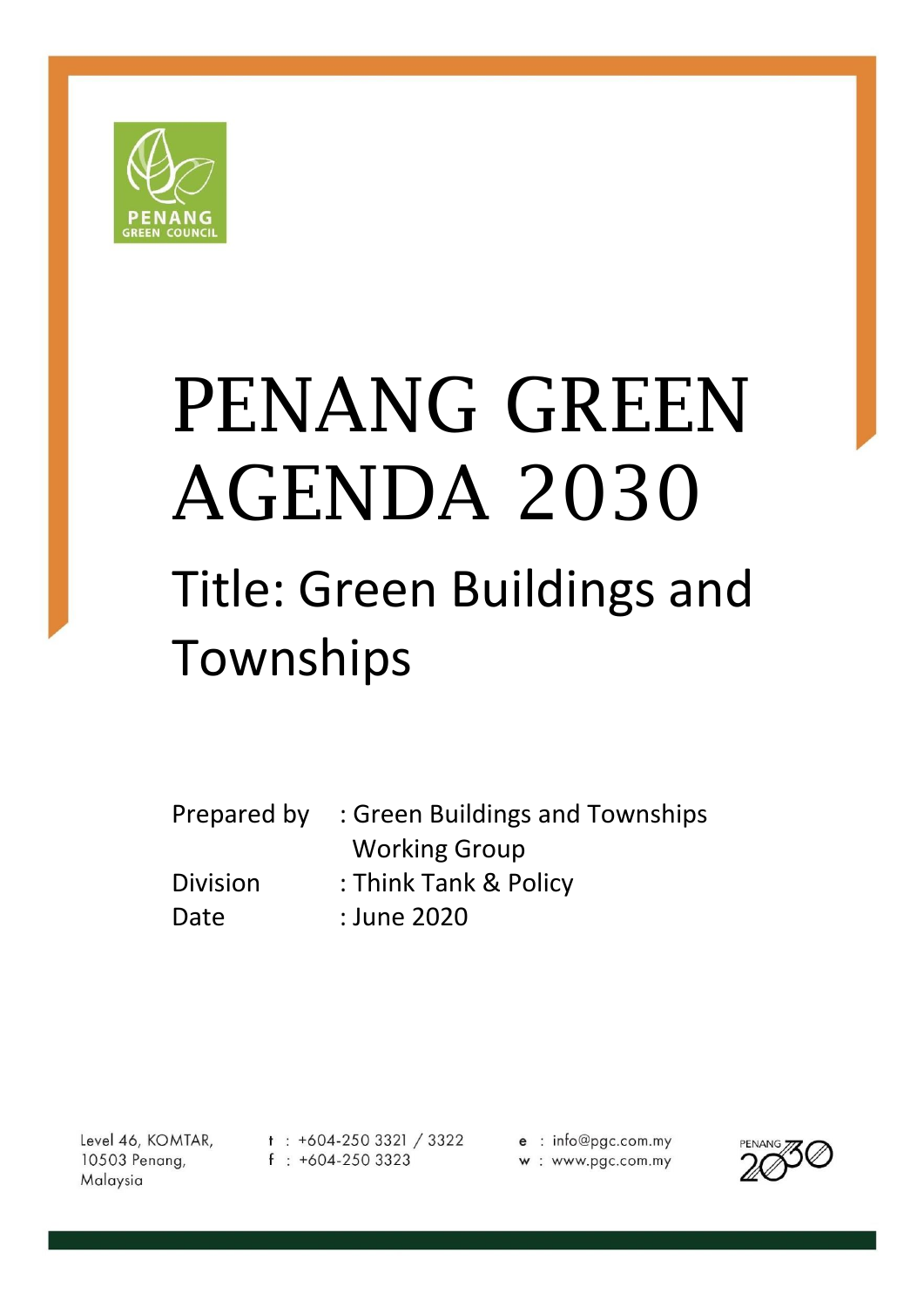# **EXECUTIVE SUMMARY**

Penang's urban areas continue to expand with the development of new towns and even new landmass through land reclamation. To promote greener construction and buildings, Penang's Local Governments are providing various incentives to encourage developers to aim for green building certification, especially the Green Building Index (GBI) promoted by Malaysia Green Building Council. Currently Penang has the third highest number of GBI certified buildings in Malaysia, after Kuala Lumpur and Selangor. Despite this, the uptake of GBI certification has been slow and the trend is likely to remain so, unless positive and effective measures are introduced by the State Government.

Penang launched the Batu Kawan Eco-City initiative in 2011 with an aim to create sustainable growth for the new city with mixed development with the highest quality of life socially, economically and environmentally. The Batu Kawan Eco-City guidelines specify that all commercial and residential buildings within the 2,600 ha development are to be GBI certified.<sup>1</sup> It also encourages the building of cycling paths and pedestrian walkways, adoption of green technologies such as LED lighting, as well as the creation of 40% of the total development as public space. $^2$  In reality, enforcement and implementation of the guidelines have been lacking and there is a real danger that the vision of Eco-City will not be achieved by 2030. Apart from Batu Kawan, there is no concrete plan at the State and Local Government levels to build new - or convert existing townships into - green townships.

The Government of Penang needs to address the following challenges if it wants to promote the uptake of green buildings and townships. First and foremost, the current paradigm in city development in Penang is characterised by urban sprawl and car-oriented design. The lack of a concrete vision and the often "developer-led city design" have discouraged the adoption of bold and holistic approaches when it comes to changing the trajectory of constructing buildings and townships. There is also a lack of knowledge and capacity within the government to plan, implement and enforce green building and township guidelines, as in the case of Batu Kawan. In addition, incomplete data or data shortage is also hampering the adoption of green buildings and township.

Cost is also a concern for the adoption of green technology and design in buildings and townships. Developers have been pushing back on green standards because of the extra cost it incurs, which they will eventually pass on to the buyers. And even though Local Governments in Penang do provide incentives to developers for the adoption of green buildings certification, the concern about cost and market demand has hampered progress. The cost issue is particularly true with regards to retrofitting existing towns to become green townships and there is a lack of dedicated funding for this purpose.

content/uploads/2018/02/43535ff2c35363df56776bd4aa40167d.pdf>  $2^2$  MBSP, 'Developing Eco Town In Penang', 22<sup>nd</sup> July 2011.

**.** 

<sup>&</sup>lt;sup>1</sup> Phee Boon Poh, 'Planning of Eco-City and Green Technologies in Province Wellesley, Penang, Malaysia', 14<sup>th</sup> Asia Pacific Eco-Business Forum [Presentation Slide]. <http://eri-kawasaki.jp/wp-

<sup>&</sup>lt;http://gec.jp/gec/en/Activities/ietc/fy2011/EcoTown/Penang111207-03.pdf>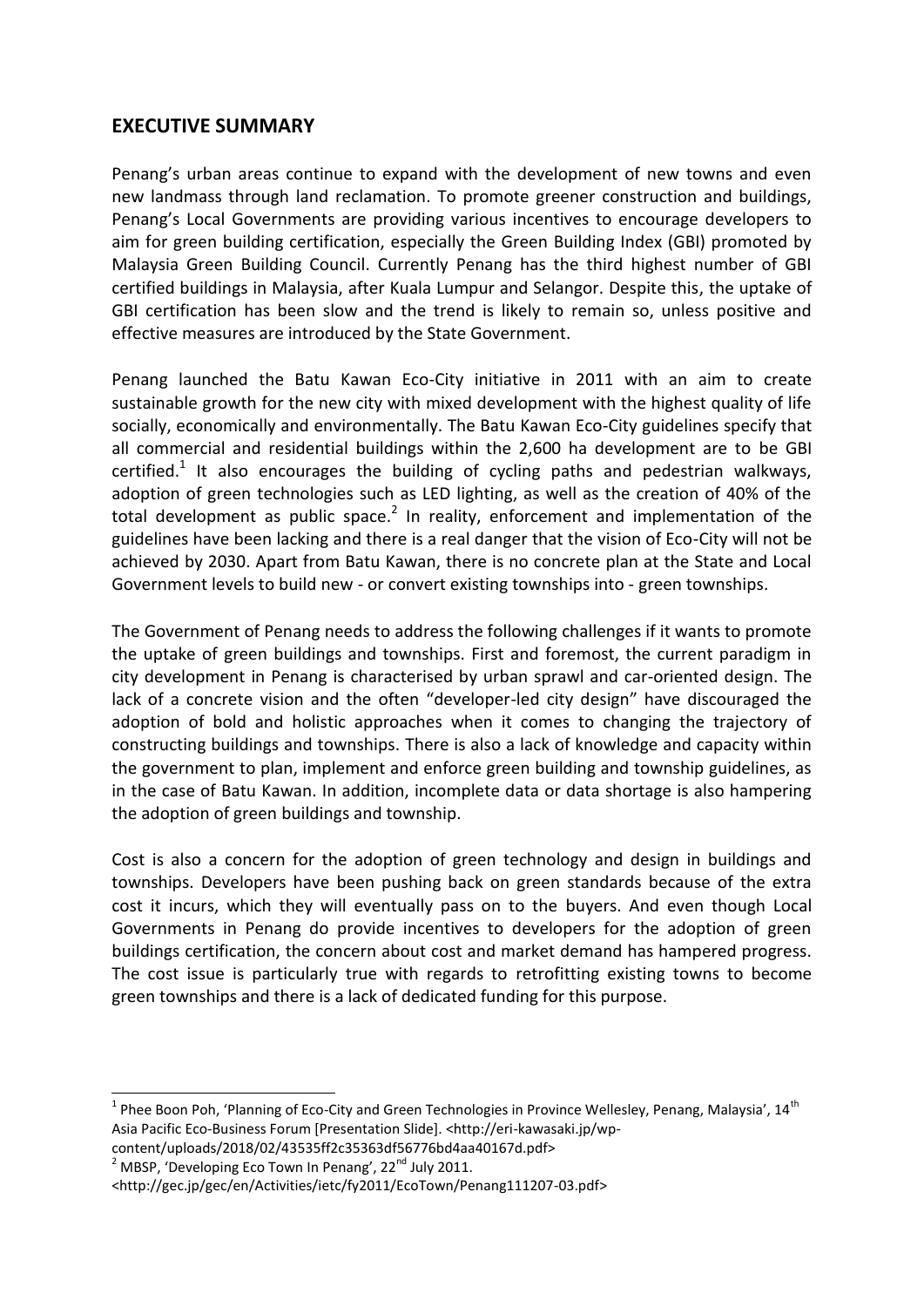The GBT Working Group proposes the following four recommendations to promote the construction of green buildings and townships in Penang:

#### **1. Mandatory GBI criteria and Green Building Incentives (2020)**

Currently, a developer who wants to get GBI certification is free to select any of a variety of GBI criteria that allow their project to earn points. To reflect the priorities of Penang, GBI can work with the Penang State Government to identify a few GBI criteria that should be made mandatory for all GBI certified projects (buildings as well as townships) in Penang. These criteria must be aligned to the achievement of Penang's 2030 vision and include issues such as public transport, water efficiency or flood mitigation. Mandatory criteria can be further customised to suit the different needs of Penang Island and the Mainland. By targeting specific criteria, the State Government can make sure that its development agenda is supported by the private sector. To further encourage the voluntary application of GBI certification, the State and Local Governments should provide targeted incentives not only for new development and buildings, but also for retrofitting of existing buildings or townships.

#### **2. Penang Green Design Council (2023)**

To support Penang's initiative to build green townships, the Penang State Government can set up a Penang Green Design Council (PGDC). The council would provide independent and impartial advice to the State Planning Committee (SPC) and One Stop Centre (OSC) regarding sustainable land use planning. The PGDC can provide visions, consistency and blueprints for green towns or cities, and lead on district-level planning for green cities. The council should also consist of experts of various backgrounds including planners, engineers, social scientists, conservationists, technology experts and so on. There are a couple of options for setting up the PGDC. Option 1: Incorporate the PGDC mandate into the existing technical consultative body at SPC level called SPEAD (so there is no need for a separate PGDC entity). Option 2: Set up the PGDC at the local Government level (either as a technical committee or as an additional consultation entity) to advise on local planning and planning authorisation processes. In relation to Option 2, the challenge is to make sure that the extra consultation step does not frustrate the current KPI that requires development planning application to be processed within 90 days. Hence, the form and role of the PGDC may be different before and after the gazettement of the Local Plan.

#### **3. Green and Liveability Standards (incl. neighbourhood waste management, universal planning, 20% green space and urban agriculture) (2020-2030)**

The State Government should set higher standards for certain types of development that impose high social or environmental costs on the community, such as land reclamation, conversion of agricultural land and greenfield development. For these developments, the State Government should impose specific green and liveability standards, which can include neighbourhood waste management, universal design and accessibility, at least 20% green space, and planning for urban agriculture. The Working Group recommends that the State Government prioritise the mandatory application of these standards in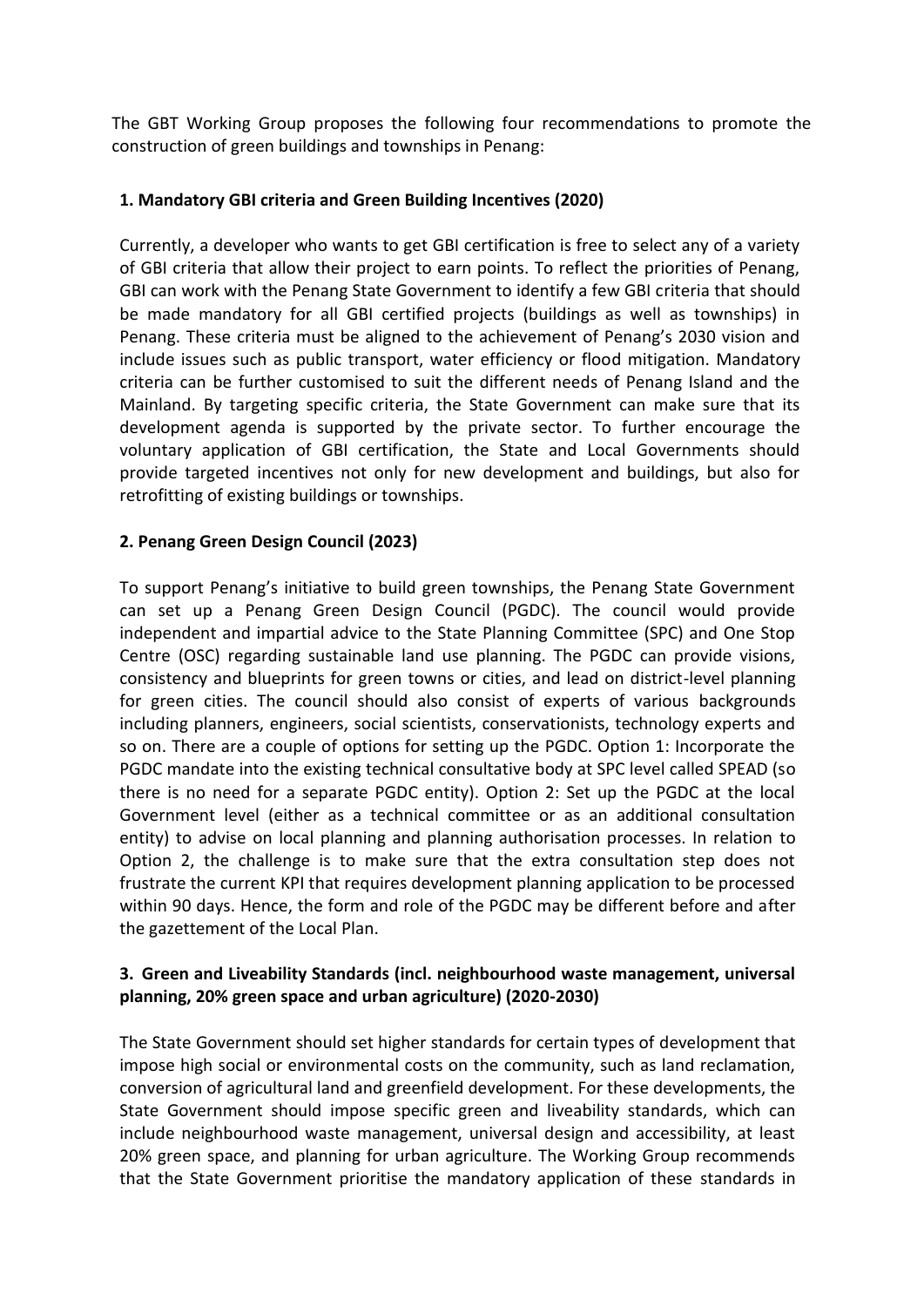agriculture land conversion, factory or industrial zone, large-scale development and the development of state land. These standards should gradually be extended to all types of major development.

#### **4. "City as Campus" and Batu Kawan Pilot (2030)**

The State and Local Government should strengthen the implementation of the one and only Eco-City currently in Penang, which is Batu Kawan. Although enforcement of 'green elements' in Batu Kawan has so far been piecemeal and many development projects have been approved without fulfilling 'green' conditions, there is still hope that Batu Kawan can be turned into a successful pilot for a green city in Penang. There is already a relatively comprehensive document outlining the vision for Batu Kawan Eco-City, so efforts can begin there. The development of Batu Kawan can also take into account the concept of "City as Campus", which is developed by the built environment specialist firm ARUP. The concept incorporates aspects of inclusivity and dynamic design of a space (where people can 'work, live and play' in the same area), phasing and placemaking, digital planning, multi-uses of spaces, people-oriented environment, on-site waste and energy solutions, and a resilient design to cater for future changes. Successful establishment of the Batu Kawan Eco-City will have a positive impact on the future plan for more green townships in Penang. Through the Batu Kawan pilot, Penang can also identify and create local industrial supply chains for materials and technologies needed for green and innovative urban solutions.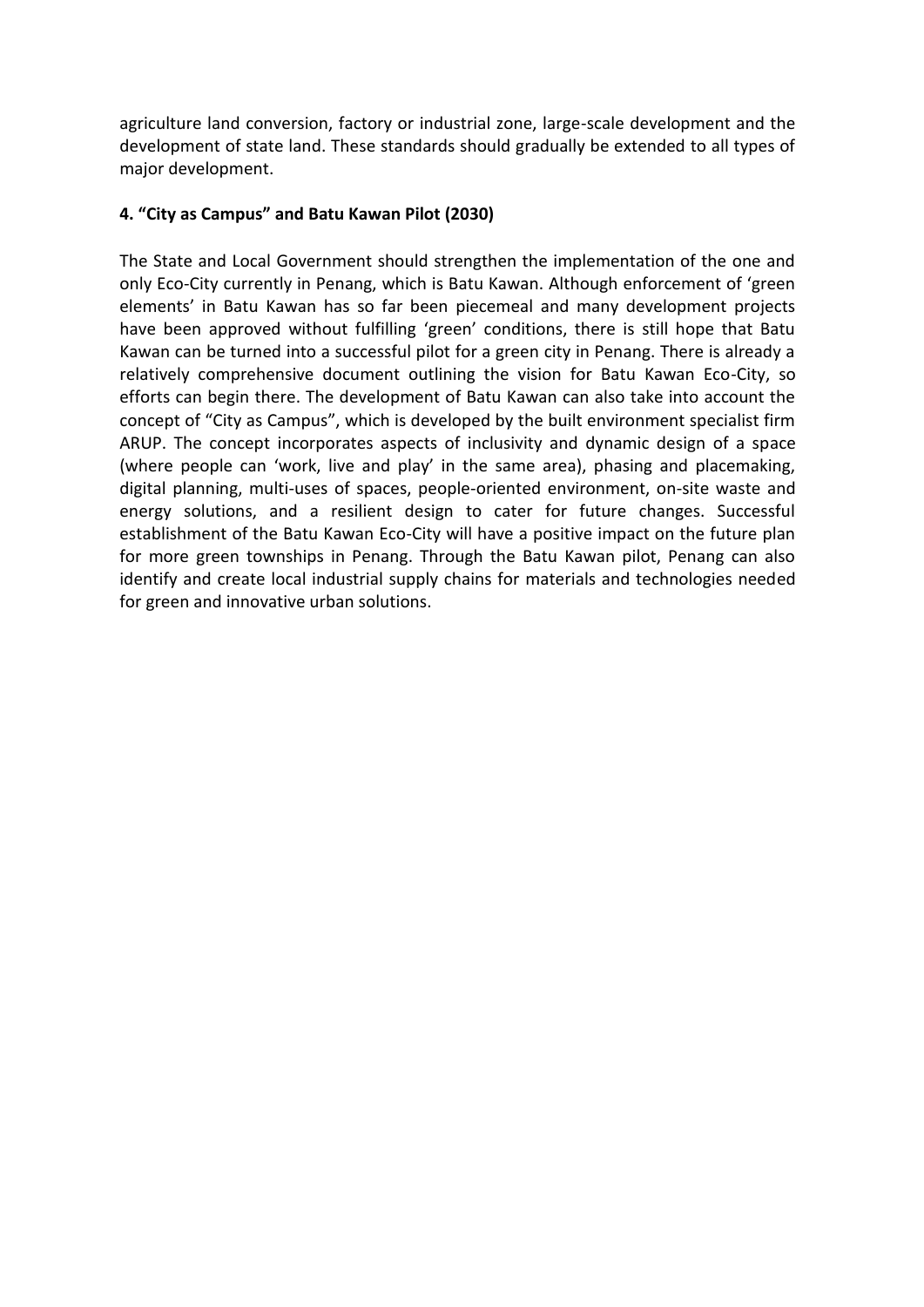# **1. Background**

#### **1.1 Penang Green Agenda 2030 and Green Buildings and Townships**

Green Buildings and Townships constitute one of the ten key focus areas that have been identified as an important area that will enable Penang to achieve its sustainable development goals. This is because buildings are one of the main contributors of global warming. Apart from the fact that more buildings are being constructed as a result of rapid urbanisation, the whole life cycle of buildings, from construction to building maintenance, has a huge impact on resource use and pollution. This ranges from the materials used, types of ventilation or insulation, as well as energy- and water-saving design of buildings.

Hence, by improving the way we construct and use buildings, we can create a better living space for everyone while reducing the impact on the environment. The effect of green buildings can be multiplied when they are built in a cluster to become a "green" township. Green townships are defined not only by the quality of the buildings alone but also by how well the building design and location serve the local community – public space, mobility, jobs, recreation, health, safety and sustainability. Lifestyle, modes of transportation, waste management systems and so on are key factors in designing a green township.

The Working Group outlines the definition of green buildings and townships for Penang as well as targets to be achieved by 2030. Existing policies relevant to green buildings and townships will be reviewed to further understand challenges of implementing the policies as well as to suggest recommendations for improving the policies. The Working Group also looks into key elements or factors as well as policy tools that can unlock the potential for green buildings and townships in Penang. The Working Group also explores the role of smart solutions and technologies in promoting green living and increasing liveability in relation to green buildings and townships. Furthermore, the possibilities of introducing mandatory green building construction standards, such as construction of waste treatment / recycling and use of renewable energy, are explored by the Working Group. The Group goes on to identify key principles of green township design for Penang to include, but not limited to, universal access, social inclusivity, use of renewable energy, public-oriented and non-motorised transport, work-life balance, and usable public space.

#### **1.2 Current Situation**

#### 1.2.1 Green Buildings

In Malaysia and in Penang particularly, there are various standards and tools used to rate green buildings, among them are the Green Building Index (GBI), Malaysian Carbon Reduction and Environmental Sustainability Tool (MyCrest) and GreenTech's Low Carbon City Framework. In Penang, the Government has promoted the use of GBI as a tool to assess the environmental design of, and to set standards, for "green" buildings. Currently, there are 42 buildings covering 14.9m sq ft in Penang that are recognised as green buildings, which ranks Penang as third in Malaysia in terms of the number of GBI-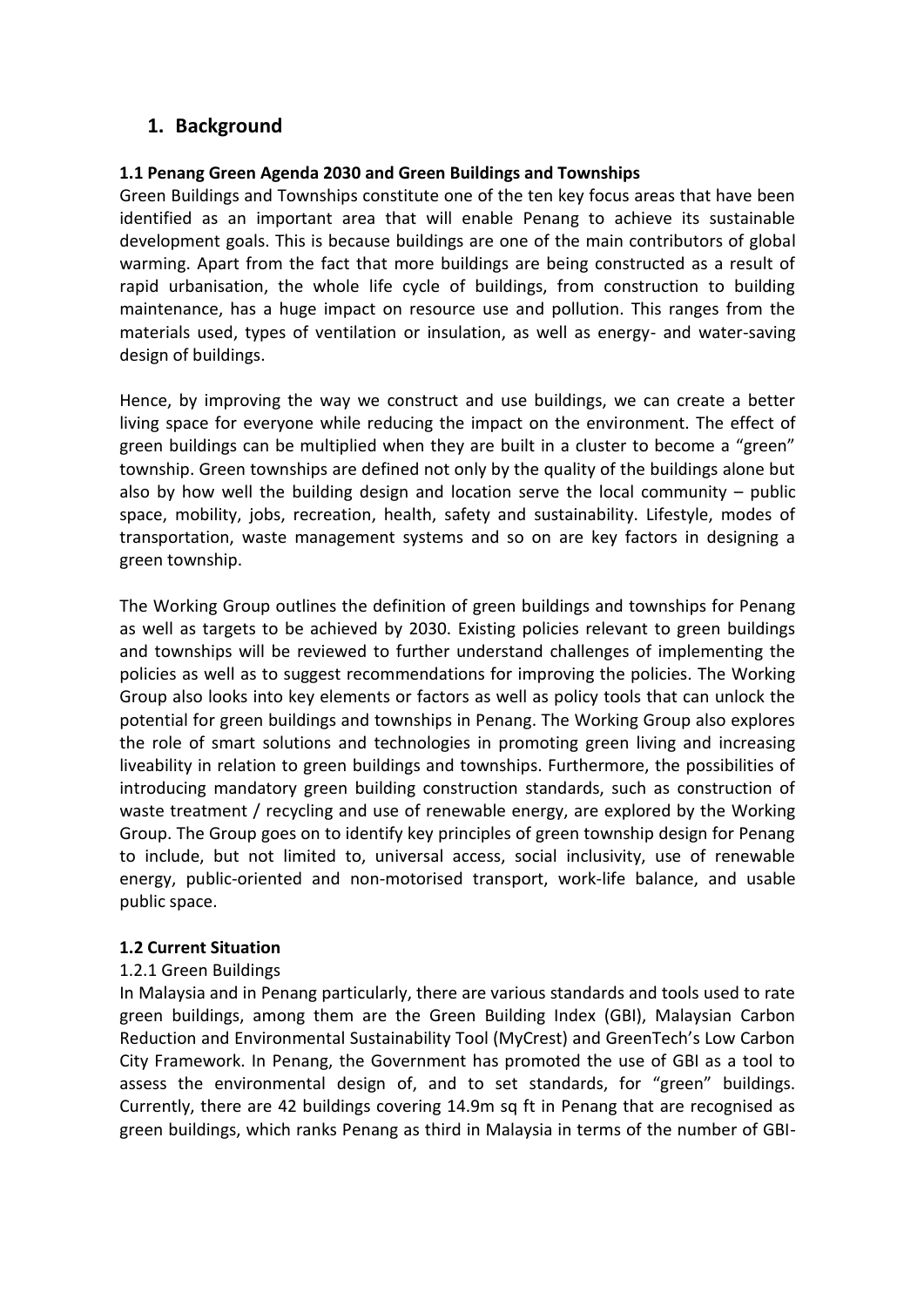certified buildings.<sup>3</sup> The Penang Structure Plan 2030 or *Rancangan Struktur Negeri Pulau Pinang* (RSNPP) 2030 guides the development of Penang until 2030. For development planning submission, the component must include at least 10% of green space.<sup>4</sup> Furthermore, the National Landscape Policy outlines that at least 30% of the urban development area should be transformed into green areas.<sup>5</sup>

To promote the green concept, reduced development charges are offered as incentives to developments that adhere to the 128 unit per acre guideline. The incentives for green building development can be divided into two categories, namely Gold and Platinum. The normal rate for development charges are RM15 per square feet for residential development and RM21 per square feet for commercial development.<sup>6</sup> The reduction in development charges from RM15 to RM5 and from RM21 to RM7 per square feet will be given to those development proposals that are successfully accredited in the category of Gold and above.<sup>7</sup>

The Seberang Perai Municipal Council (MBSP) is giving incentives for GBI achievers, which are 20% increase in the density / plot ratio for Silver Award Achiever, 30% increase in the density/plot ratio for Gold Award Achiever and 40% increase in the density / plot ratio for Platinum Award Achiever.<sup>8</sup> On the other hand, the Penang Island City Council (MBPP) is giving rebates for development charges if the building is GBI certified in Gold or Platinum category. The cash rebate of 2/3 of the development charges is given by the Penang State Government until the building receives certification from GBI.<sup>9</sup> The end user of a GBI-rated building in the category of Gold, and Platinum will enjoy 100% waived assessment fees for every three years. $^{10}$  Currently, the Penang State Government has agreed to absorb the renewal fees for the GBI rated buildings in Penang Island. Almost 60% of the GBI certified buildings are from the residential development sector.<sup>11</sup>

4 Rancangan Struktur Negeri Pulau Pinang 2030.

<u>.</u>

content/uploads/2018/02/43535ff2c35363df56776bd4aa40167d.pdf>

<sup>&</sup>lt;sup>3</sup> "Pushing for more green buildings". *The Star Online*, 3<sup>rd</sup> December 2018.

<sup>&</sup>lt;https://www.thestar.com.my/metro/metro-news/2018/12/03/pushing-for-more-green-buildingscouncil-announces-incentives-for-developers-of-gbicertified-project>.

[<sup>&</sup>lt;http://epublisiti.townplan.gov.my/turun/rsn\\_pulaupinang2030/rsnpp2030.pdf>](http://epublisiti.townplan.gov.my/turun/rsn_pulaupinang2030/rsnpp2030.pdf)

<sup>5</sup> Jabatan Landskap Negara, Kementerian Perumahan dan Kerajaan Tempatan. '*Dasar Landskap Negara: Malaysia Negara Taman Terindah'.*

[<sup>&</sup>lt;https://www.kpkt.gov.my/resources/index/user\\_1/MENGENAI%20KPKT/DASAR/DLN.pdf>](https://www.kpkt.gov.my/resources/index/user_1/MENGENAI%20KPKT/DASAR/DLN.pdf)

<sup>6</sup> "Assemblyman: Hike in development charges led to steep property prices in Penang". *The Star Online*, 26<sup>th</sup> December 2017.

<sup>&</sup>lt;https:/[/www.thestar.com.my/news/nation/2017/12/26/assemblyman-hike-in-development-charges](http://www.thestar.com.my/news/nation/2017/12/26/assemblyman-hike-in-development-charges-led-to-)[led-to-](http://www.thestar.com.my/news/nation/2017/12/26/assemblyman-hike-in-development-charges-led-to-) steep-property-prices-in-penang>.

 $^7$  1<sup>st</sup> Green Buildings and Townships Working Group Meeting on 8<sup>th</sup> April 2019.

 $^8$  Phee Boon Poh, 'Planning of Eco-City and Green Technologies in Province Wellesley, Penang, Malaysia', 14<sup>th</sup> Asia Pacific Eco-Business Forum [Presentation Slide]. <http://eri-kawasaki.jp/wp-

<sup>&</sup>lt;sup>9</sup> "It pays to make buildings green". *The Star Online*, 6<sup>th</sup> December 2018.

[<sup>&</sup>lt;https://www.thestar.com.my/metro/metro-news/2018/12/06/it-pays-to-make-buildings-green-those-with](https://www.thestar.com.my/metro/metro-news/2018/12/06/it-pays-to-make-buildings-green-those-with-gbi-certificate-enjoy-assessment-waiver-for-three-years)[gbi-certificate-enjoy-assessment-waiver-for-three-years>](https://www.thestar.com.my/metro/metro-news/2018/12/06/it-pays-to-make-buildings-green-those-with-gbi-certificate-enjoy-assessment-waiver-for-three-years).

<sup>&</sup>lt;sup>10</sup> "MBPP promotes GBI initiative through its assessment fee rebate". *Buletin Mutiara*, 29<sup>th</sup> November 2018. <https://www.buletinmutiara.com/mbpp-promotes-gbi-initiative-through-its-assessment-fee-rebate/>

 $^{11}$  1<sup>st</sup> Green Buildings and Townships Working Group Meeting on 8<sup>th</sup> April 2019.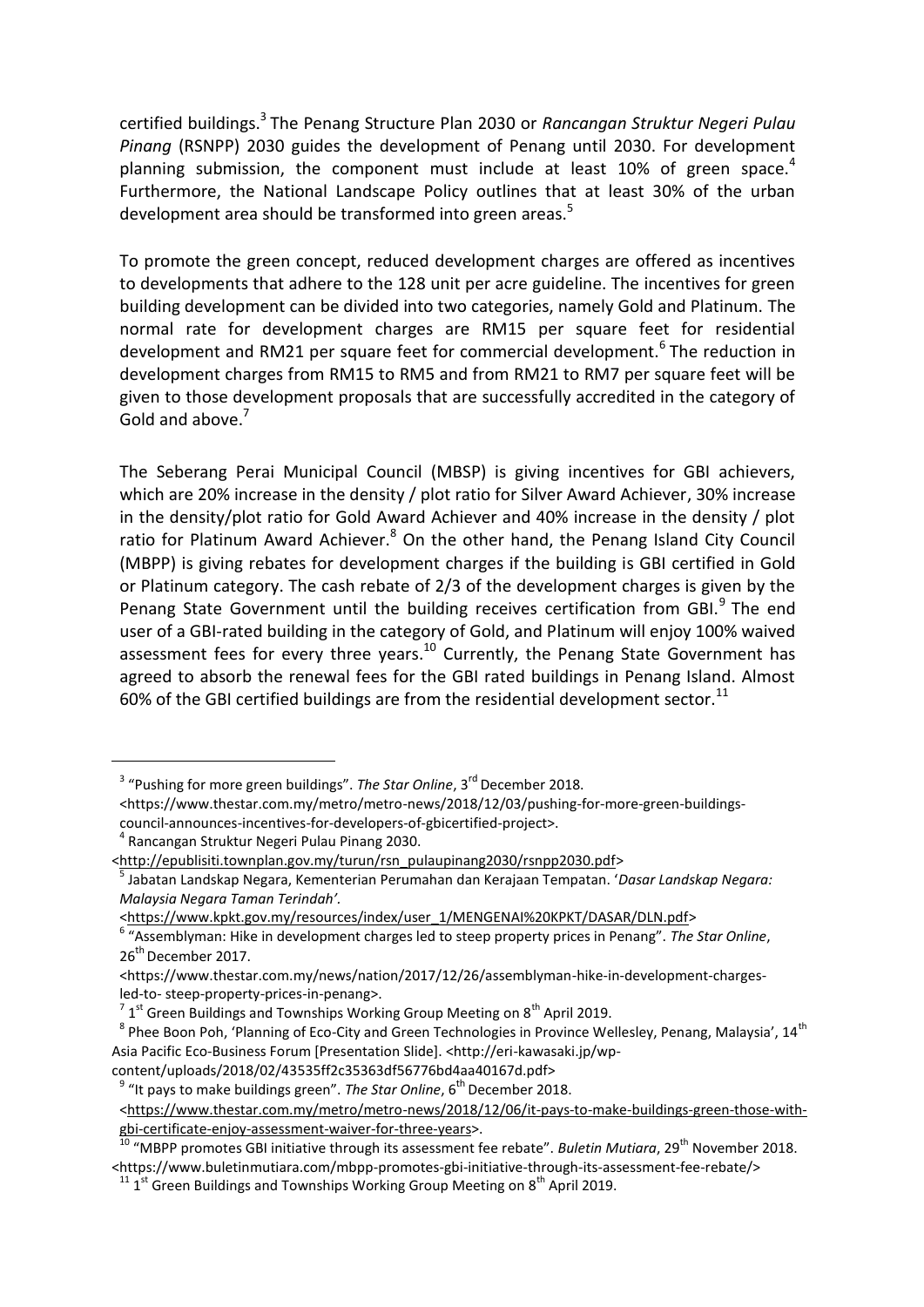#### 1.2.2 Green Townships

1

In relation to green townships, Township Tool 2.0 was developed by GBI. It consists of six core categories, which are: Climate, Energy & Water; Transportation & Connectivity; Business & Innovation; Community Planning & Design; Building & Resources; and Ecology & Environment.<sup>12</sup> Generally, a green township should: have plans to reduce heat island effect; install efficient street and park lighting; create methods for on-site energy generation; reduce water usage; and recycle wastewater. A green township requires a more holistic planning approach, creating better linkages between communities, environment and buildings. GBI's green township tool changes every 5 years and the assessment becomes stricter year by year.<sup>13</sup> Around 27 applications for green townships have been received in Malaysia.<sup>14</sup> Two of the applications have been certified and another two projects are in planning assessment.

There is no established green or eco-township in Penang although there is aspiration to turn Batu Kawan in Seberang Perai into an eco-city. Within Batu Kawan, GBI submission is compulsory for both residential and non-residential entities (commercial). Currently, the CAT bus is operating in Batu Kawan, from Bandar Cassia Mutiara to Design Village. A suggestion has already been proposed by MBSP to the State Government to extend the route to IKEA. If a transport hub is established in Batu Kawan in the future, there is a possibility to have bus services from Penang Island to Bandar Cassia via the Second Bridge. There is currently a new 'green township' being planned by MBSP in Tasik Gelugor. MBSP is also working on green townships guidelines. There is no plan for green townships by MBPP, nor an incentive package for green townships.

Specifically on transportation, GBI's Green Township tool gives 14 points to the transport criteria covering inter- and intra- transport masterplan, public transport, pedestrian network and cycling network.<sup>15</sup> The walkability distance is set at 500m.<sup>16</sup> The tool emphasizes inter- and intra-community travel, which means moving people around a township and connecting them from the township to other places, with a particular focus on reducing private car use. Points are also given to the provision of facilities for public transportation e.g. a Park & Ride system, covered or shaded bus stops and pedestrian walkways. The pedestrian network has to be connected with key amenities and neighbourhoods, and must comply with universal design. In terms of the "liveability" of buildings and townships, there is not yet any clear guidelines for Penang or even Malaysia. However, other places such as Hong Kong and Singapore can provide examples of current practices. Where "liveability" is used to emphasise inclusivity, facilities and amenities within and outside a building should be accessible and reachable by all people of different age groups and abilities. It also denotes sufficient green spaces, safe environment, buildings and facilities that are built to last and with low maintenance cost,

<sup>&</sup>lt;sup>12</sup> Serina Hijjas, 'Changing Climate Changing Cities the Next Decade' [Powerpoint presentation], 8<sup>th</sup> April 2019. <sup>13</sup> Green Building Index. 'Green Building Index Township Tool and Residential New Construction Tool Version

II', 29<sup>th</sup> March 2011. [<https://new.greenbuildingindex.org/Files/Resources/20110329%20-](https://new.greenbuildingindex.org/Files/Resources/20110329%20-%20Launch%20of%20the%20GBI%20Township%20Tool/GBI%20Township%20Tool%20Booklet%20(Web)%20201107.pdf) [%20Launch%20of%20the%20GBI%20Township%20Tool/GBI%20Township%20Tool%20Booklet%20\(Web\)%202](https://new.greenbuildingindex.org/Files/Resources/20110329%20-%20Launch%20of%20the%20GBI%20Township%20Tool/GBI%20Township%20Tool%20Booklet%20(Web)%20201107.pdf) [01107.pdf>](https://new.greenbuildingindex.org/Files/Resources/20110329%20-%20Launch%20of%20the%20GBI%20Township%20Tool/GBI%20Township%20Tool%20Booklet%20(Web)%20201107.pdf)

<sup>&</sup>lt;sup>14</sup> Serina Hijjas, 'Changing Climate Changing Cities the Next Decade' [Powerpoint presentation], 8<sup>th</sup> April 2019.

<sup>&</sup>lt;sup>15</sup> Serina Hijjas, 'Changing Climate Changing Cities the Next Decade' [Powerpoint presentation], 8<sup>th</sup> April 2019.  $16$  Ibid.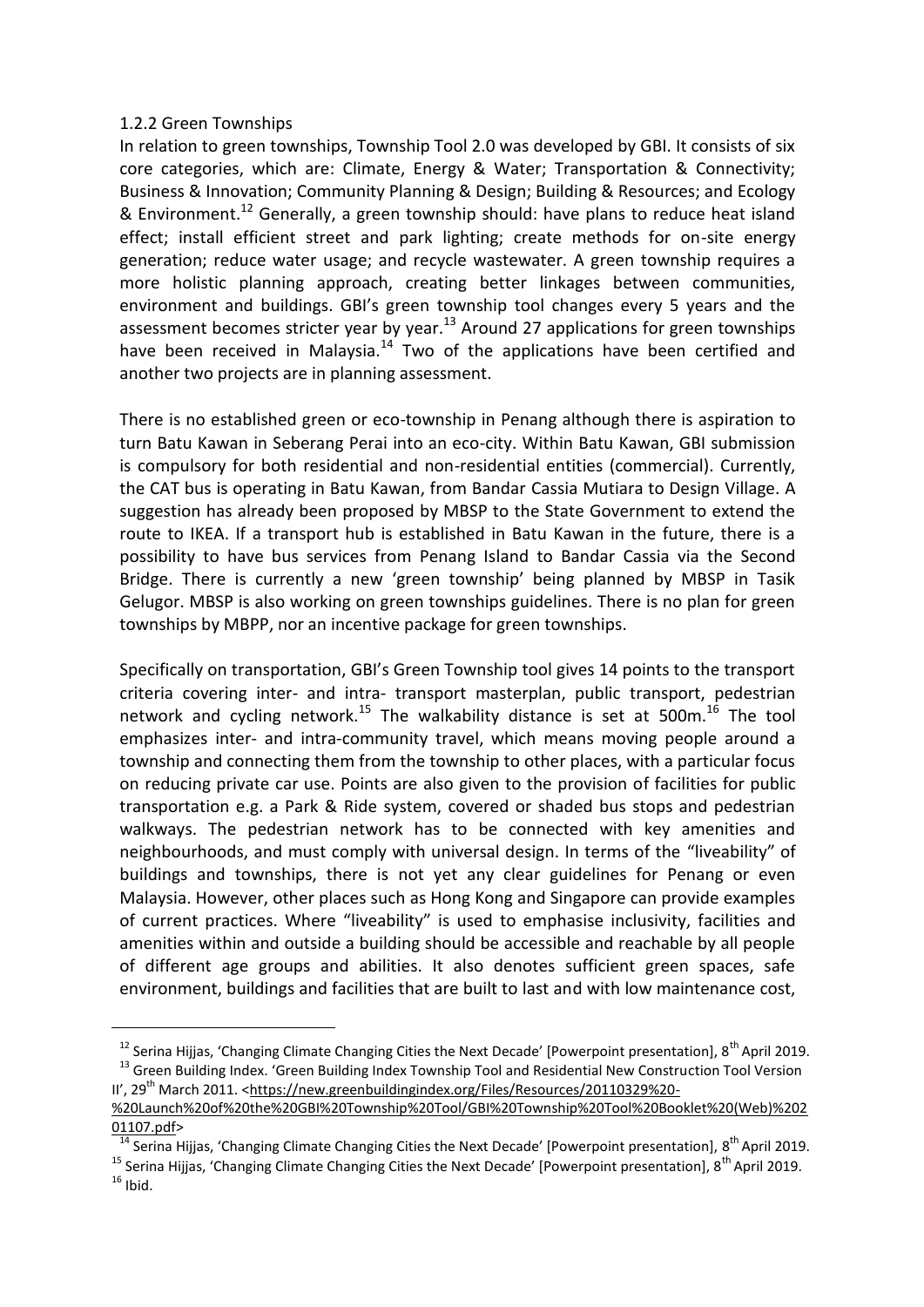availability of amenities such as health centres and so on. Liveability also requires focus on facilities and amenities that strengthen community ties to enhance social well-being. There must be a conscious effort to build liveable buildings and townships starting from the design phase, and continue to monitor performance through the construction stage and actual usage.

At the national level, the Low Carbon City Framework (LCCF) was introduced to encourage carbon emissions reduction at city level. Malaysia has agreed to reduce the country's carbon dioxide emissions intensity to 45% of GDP in the next 12 years.<sup>17</sup> Under the Green Technology Master Plan 2017-2030, the government is targeting CO2 emissions and aims to reduce the present 8 metric tonnes (MT) per capita to 6 MT per capita by 2030.<sup>18</sup> According to the World Green Building Council, globally, almost 40% of energy-related greenhouse gas emissions come from buildings, with 28% coming from operation of the buildings.<sup>19</sup> In response to this, construction of green buildings will help to reduce consumption of energy by 26%.<sup>20</sup> Under LCCF, there are currently nine projects at Planning Assessment stage and two projects at Final Planning Assessment stage.

Technology can do a lot to contribute to reducing the cost of smart green buildings and improving connectivity between residents and buildings, as well as the local community. For example, sensors coupled with the use of data can cut down energy usage and increase home security. In essence, smart green buildings should be green, secure and convenient for users. In addition to green technology, green infrastructure can be used to reduce the surface temperature. This is a network of ecological systems, both natural and engineered, that act as living infrastructure to solve urban and climate challenges. It is predicted that 200 days of heatwave will occur in Penang by 2050.<sup>21</sup> Examples of green infrastructure include rain gardens, green roofs, porous pavements, wetlands, forest and stream buffers.

It has been suggested that Putrajaya is one example that Penang can look to. Besides its road system, Putrajaya has a pedestrian and cycling network that links the administrative buildings to all of its precincts. Examples of low-cost projects for green building are available at SP Selayang and Johor Bahru.

1

<sup>&</sup>lt;sup>17</sup> Ministry of Energy, Green Technology and Water, 'Green Technology Master Plan Malaysia 2017-2030'. [<https://www.pmo.gov.my/wp-content/uploads/2019/07/Green-Technology-Master-Plan-Malaysia-2017-](https://www.pmo.gov.my/wp-content/uploads/2019/07/Green-Technology-Master-Plan-Malaysia-2017-2030.pdf) [2030.pdf>](https://www.pmo.gov.my/wp-content/uploads/2019/07/Green-Technology-Master-Plan-Malaysia-2017-2030.pdf)

<sup>&</sup>lt;sup>18</sup> "Malaysia to slash another 25% of CO2 emission by 2030". *The Malaysian Reserve*, 4<sup>th</sup> February 2020. [<https://themalaysianreserve.com/2017/06/21/malaysia-slash-another-25-co2-emission-2030/>](https://themalaysianreserve.com/2017/06/21/malaysia-slash-another-25-co2-emission-2030/)

<sup>&</sup>lt;sup>19</sup> "World Green Building Council Calls on Companies Across the World to Make their Buildings Net Zero Carbon". World Green Building Council, 6<sup>th</sup> June 2018. [<https://www.worldgbc.org/news-media/world-green](https://www.worldgbc.org/news-media/world-green-building-council-calls-companies-across-world-make-their-buildings-net-zero)[building-council-calls-companies-across-world-make-their-buildings-net-zero>](https://www.worldgbc.org/news-media/world-green-building-council-calls-companies-across-world-make-their-buildings-net-zero)

<sup>&</sup>lt;sup>2</sup> Serina Hijjas, 'Changing Climate Changing Cities the Next Decade' [Powerpoint presentation], 8th April 2019.

<sup>&</sup>lt;sup>21</sup> Penang Nature-Based Climate Adaptation Programme, Think City (2019)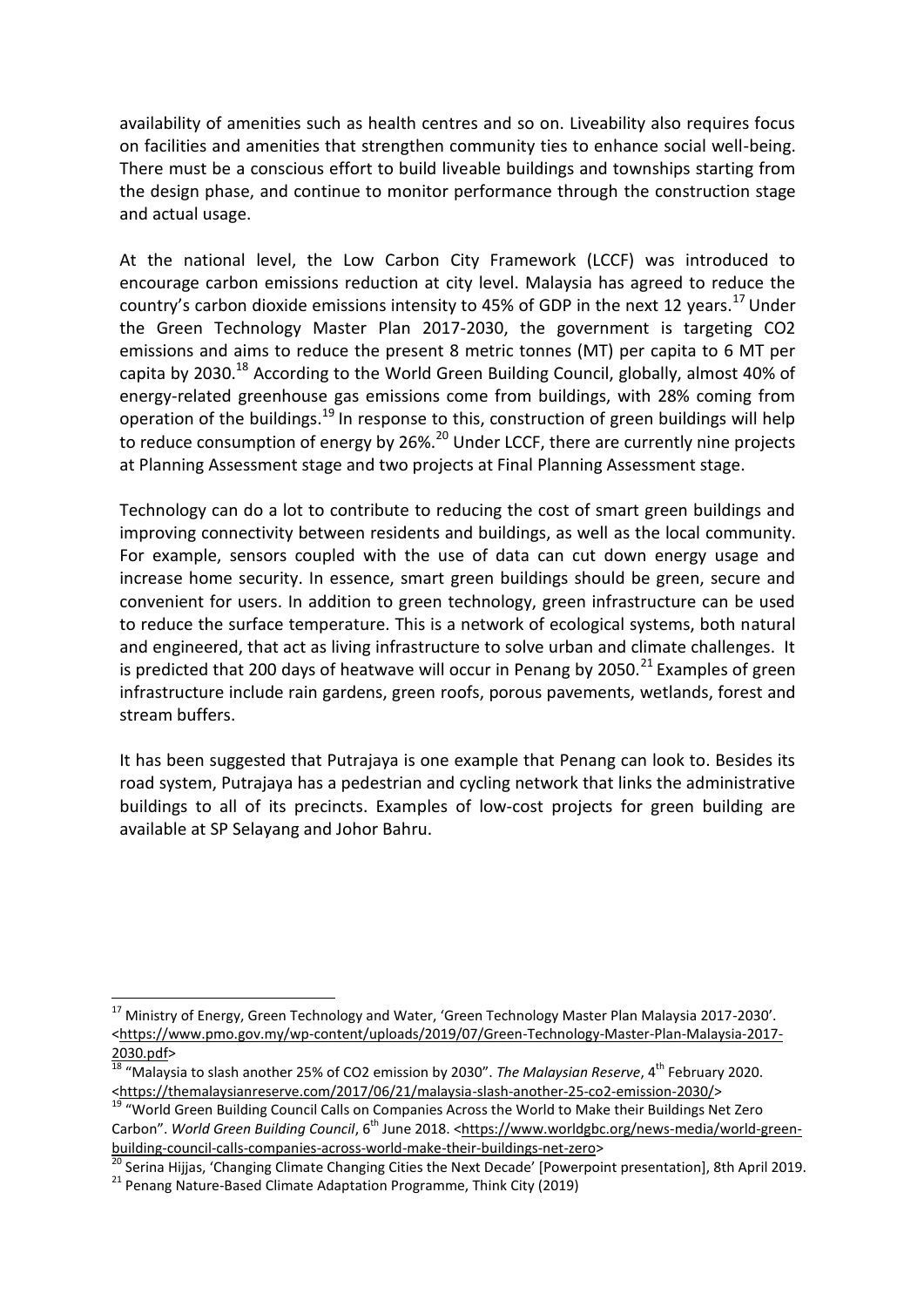# **2. Long-Term Goals**

In order to accelerate the transformation of the sustainability and quality of buildings and townships in Penang, the GBT Working Group recommends that the State Government adopt the following targets:

- a. **All new buildings** to be GBI certified by 2030.
- b. Penang to have at least **5 green townships by 2030**.
- c. Make green buildings or townships (GBI certified or otherwise) **mandatory** for the following types of development:
	- Reclaimed land
	- Central business district
	- Greenfield development
	- Large value and size development
	- TOD e.g. LRT station areas
	- PDC-owned land (new or old)
	- Factories/industrial zone
	- Agricultural land conversion
	- High risk/flood-prone areas

# **3. Main Challenges and Gaps**

#### **3.1 Current Development Paradigm**

3.1.1 It has been pointed out that the **current paradigm in city development** covers the following three aspects:

- a. **Urban Sprawl Design** where it is not mixed land use.
- b. More development in outer-city areas, which also means longer travel times and distances to the city centre.
- c. **Private car-oriented development,** which means larger car parking areas have to be provided, easy access to highways must be allocated, and larger roads have to be built to accommodate more vehicles.

#### **3.2 Data**

3.2.1 There is a lack of data showing the frequency and manner in which the existing cycling network in Penang island is used. However, there is anecdotal evidence showing that the cycling lanes are not used extensively for work commute, which is most likely due to the fact that the cycling network is not well designed to cater for cyclistcommuters and is still lacking reasonable linkages to different parts of the city. Without correct data, the effectiveness of the lanes in changing people's travel behaviour is not known. This provides a few valuable lessons to MBSP, which is currently designing its own cycling lane network.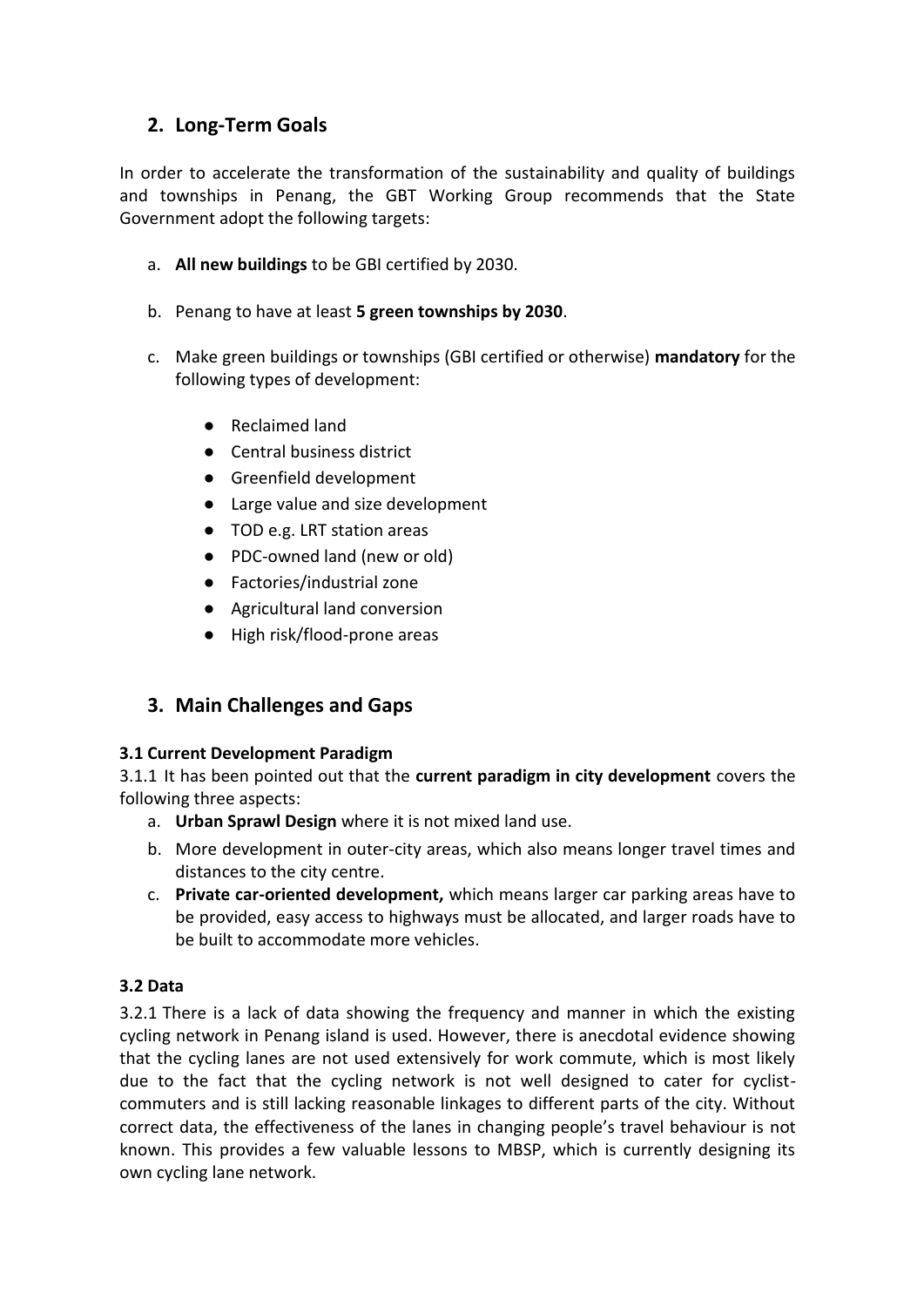#### **3.3 Governance**

3.3.1 Enforcement of Batu Kawan Eco-City has not been satisfactory. There are nine fundamental concepts for Batu Kawan Eco-City, namely:

(a) "Ecology Preservation", (b) "Accessibility", (c) "Safe City", (d) "Zero Renovation", (e) "Neighbourhood Unit", (f) "Affordable Housing", (g) "Solid Waste Management", (h) "Green Building", and (i) "Green Neighbourhood".

Currently, there is no specific percentage of land coverage for "Ecology Preservation", no details for both "Accessibility" and "Safe City", and no new ideas or new guidelines for "Solid Waste Management" to ensure proper management of solid waste in the Eco-City.

3.3.2 MBSP faces the difficulty of enforcing the GBI as they do not have access to the status of GBI.

#### **3.4 Transportation**

3.4.1 Penang has a population around 1.8 million. $^{22}$  However, the registered cars in Penang are said to be around 2.5 million. $^{23}$  Developers provide condominiums with two parking lots per unit. This might be one of the challenges if Penang is to achieve the vision of the "car-lite" society. It has been pointed out that it is difficult for Penang to reduce car parks now due to the lack of an efficient and sufficient public transportation system.

#### **3.5 Universal Accessibility**

3.5.1 In terms of universal accessibility, there is great improvement in the regulatory requirement for universal design. However, enforcement of these regulations and guidelines has to date been lacking and inadequate. It has been pointed out that there are occasions where pedestrian walkways are blocked by vehicles. This situation brings inconvenience to walkway users.

3.5.2 Buses in Penang do have ramps that help disabled passengers to board. However, there are cases where bus drivers do not stop their buses for disabled persons, especially those in wheelchairs.

3.5.3 Some universal design is less than satisfactory  $-$  for example the ramps are too steep from KOMTAR to Prangin Mall, and most public toilets are also not user-friendly to disabled persons.

#### **3.6 Factories**

1

3.6.1 It has also been pointed out that it is not mandatory for factories to achieve green certification. Factories are built on large pieces of land with relatively small patches of greenery.

<sup>&</sup>lt;sup>22</sup> Department of Statistics, Malaysia.

<sup>&</sup>lt;sup>23</sup> "Vehicle registrations in Malaysia hit 28.2 million units", *paultan.org*, 3<sup>rd</sup> October 2017. <https://paultan.org/2017/10/03/vehicle-registrations-in-malaysia-hit-28-2-million-units/>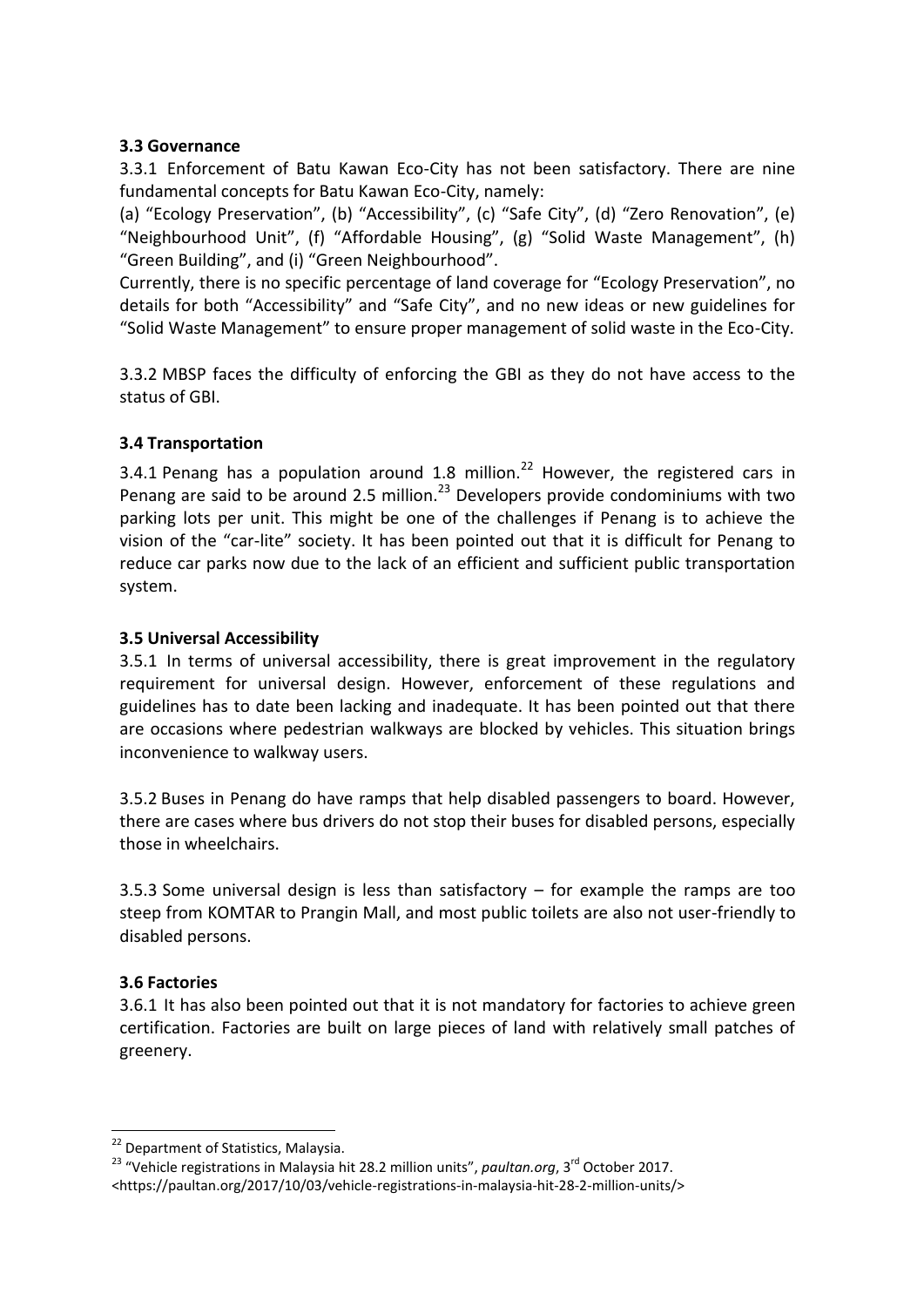# **3.7 Cost**

3.7.1 Green Building development costs money. The cost of implementing green building aspects into residential projects is 1% of the total price of a house. $^{24}$ 

#### **3.8 Rating System**

3.8.1 There is no index to rate the liveability of buildings and townships in Malaysia.

#### **3.9 Incentive and Policy**

3.9.1 Lack of incentive and policy framework for waste management and green construction.

# **4. Solutions**

### **4.1 Planning**

4.1.1. Local Governments should include **green and liveable townships in Local Plans**. Liveability includes social inclusivity, amenities, health and density. Local plans should include the following:

- o Carry out "**District Planning**" to optimise local planning and to facilitate the establishment of green townships.
- o **Community-based programmes** should be promoted and encouraged by the local authority. For instance, allocating certain portions of land for a community centre, recycling centre and urban farming. It is believed this is the fundamental concept of "Green Neighbourhoods".
- o **Covered walkways** have to be provided to promote walkability of pedestrians.

4.1.2 The State Government should plan for **TOD at new LRT stations**. Several big towns - the locations for LRT stations in Penang - are potential candidates for TOD. However, it is understood that not every LRT station can become TOD as this requires considerable investment.

4.1.3 **All reclaimed land** should be used for green building development or Green Townships-certified development.

4.1.4 The design of car parks, pedestrian crossings, and lighting should follow **universal design** to ensure accessibility to all. It is especially important to provide universal access to public transport stations. Suggestions include:

- o Provide mobility vans to enable point-to-point access for people with disabilities.
- o A section in the local authority's town planning department looking at universal design compliance.
- o Local authorities promote 'competition' among developers to achieve excellence in compliance of universal accessibility design, using the "cleanest toilet" as example.

<sup>1</sup>  $^{24}$  1<sup>st</sup> Green Buildings and Townships Working Group Meeting on 8<sup>th</sup> April 2019.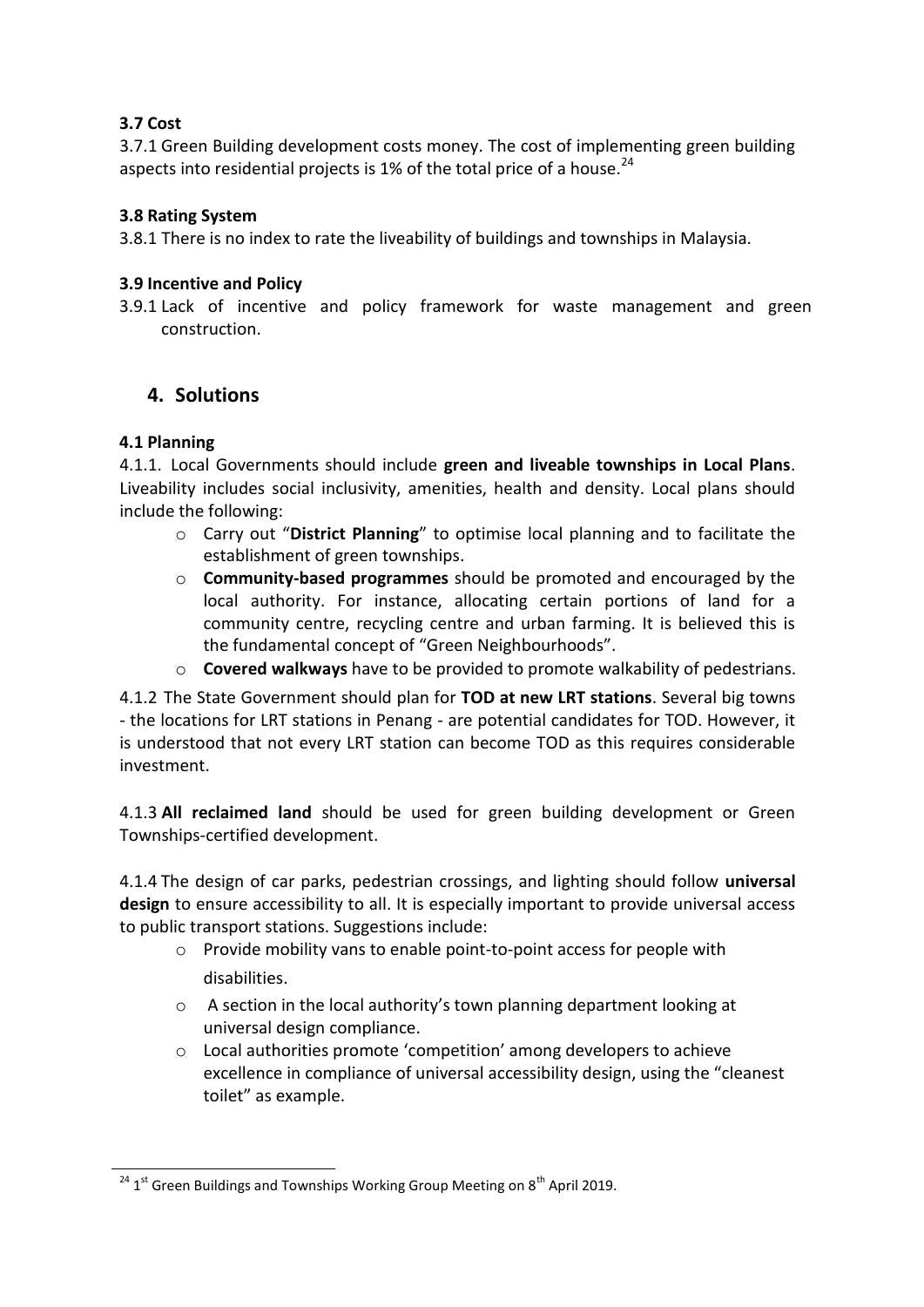4.1.5 Requirement for **green space should be increased to 20%** - "Open space" (or "kawasan lapang") should be changed to "green space". A target on "urban forest cover" should be adopted.

4.1.6 Local Plans should accommodate future uptake of **urban agriculture** – community open space, building codes (for roof top planting) etc.

4.1.7 Distributed or **"district" energy** should be included in Local Plans e.g. biomass plants and other localised services such as waste recycling, water etc.

#### 4.1.8 Establish **successful pilots**:

- o Better enforcement of **Batu Kawan Eco-City** as the role model for the entire Northern Corridor in terms of an eco-city. It has been pointed out that Batu Kawan Eco-City will eventually become an ordinary city if the authority does not instill sufficient monitoring during the planning stage.
- o The **industrial zone** in Batu Kawan should be encouraged to aim for green building development. Eco-city status should be enforced through better information, transparent land use proposals and compliance of standards.
- o Local governments should work with companies within the i**ndustrial zone in Bayan Lepas** to move, in phases, towards green buildings/townships.

#### 4.1.9 **George Town World Heritage Site** should incorporate the idea of GBI.

- $\circ$  The back lanes should be converted into a landscape that can be beneficial, such as to be used to settle drainage issues.
- o Renovation and restoration, in phases, within the George Town World Heritage Site should also conform to GBI certification for green townships.
- 4.1.10 Adopt "**City as Campus**" idea for future town planning and retrofitting:
	- o Where people '**work, live and play**' in the same area more inclusive and dynamic design of the space, and changing travel needs of people.
	- o **Phasing and placemaking**  identify attractive features and carry out in stages.
	- o **Digital planning** needs to be added to the planning process, which includes urban, transport and resource planning.
	- o **Multi-uses of spaces**  designs and amenities need to be dynamic.
	- o **People oriented**  make streets not roads; increase walkability of cities.
	- o **On-site waste and energy solutions**  this requires development of a certain scale and of mixed use.
	- o "**Resilient**" design to cater for future changes e.g. car parks that will be redundant in the future can be turned into something else but design must start now.
	- o Different types of tenure to allow multiple types of uses.

#### 4.1.11 **Retrofitting** of buildings and towns:

 $\circ$  Government should identify places for retrofitting (e.g. potential TOD towns)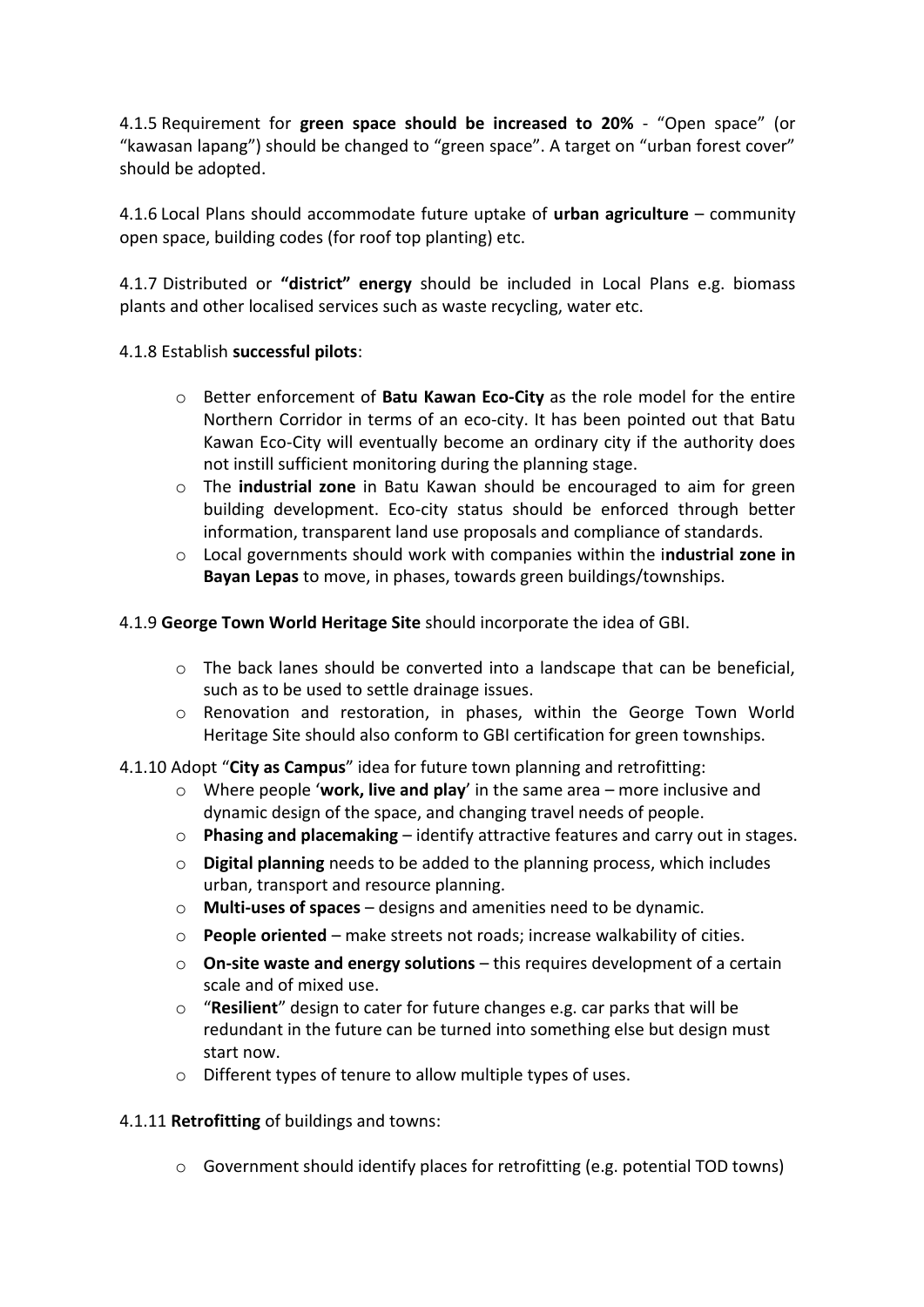that must incorporate **circular design**.

- o Biggest challenge is to change **social behaviour and expectations**.
- $\circ$  Work with GBI to have customised GBI criteria for building and township retrofitting.

#### **4.2 Standards**

- 4.2.1 New **"green and liveability" standards** to be adopted by all state development projects
- e.g. Hong Kong Green Building Council (HKGBC) standards.
	- o Use ISOs for minimum standards.
	- o Design buildings with longer lifespan that can be easily maintained.
	- o Use of sustainable and easily recycled materials.
	- o Promote community life.

4.2.2 Depending on the needs of Penang, **certain GBI criteria should be made mandatory** e.g. transportation, green space etc.

4.2.3 Specific standards for **neighbourhood waste management** – segregation and recycling facilities need to be ready in accordance with local guidelines.

4.2.4 Require **higher standards for building construction**, including complementary infrastructure building:

- o Less costly, less waste and low maintenance.
- $\circ$  Work with research institutes and industries to create recycled materials need a platform where information about waste volume and availability can be easily accessed.
- o Waste segregation during construction.
- o Adopt a whole life-cycle approach.
- o The use of modular system (IBS) in public buildings

4.2.5 Increase **enforcement capacity and the will of the local Government** – PPP, selfregulation, Green Building, Township Watchdog.

 $\circ$  Better enforcement of local regulations on green buildings e.g. rainwater harvesting, green space, wastewater management system.

4.2.6 The relevant departments or authorities should take the initiative to plan for more **incentives** to be given out to developers that are incorporating the idea of green building. These include more financial incentives (local charges waiver), mandatory standards, leading by example through PDC.

 $\circ$  Increase the minimum standards in building codes to achieve carbon reduction targets.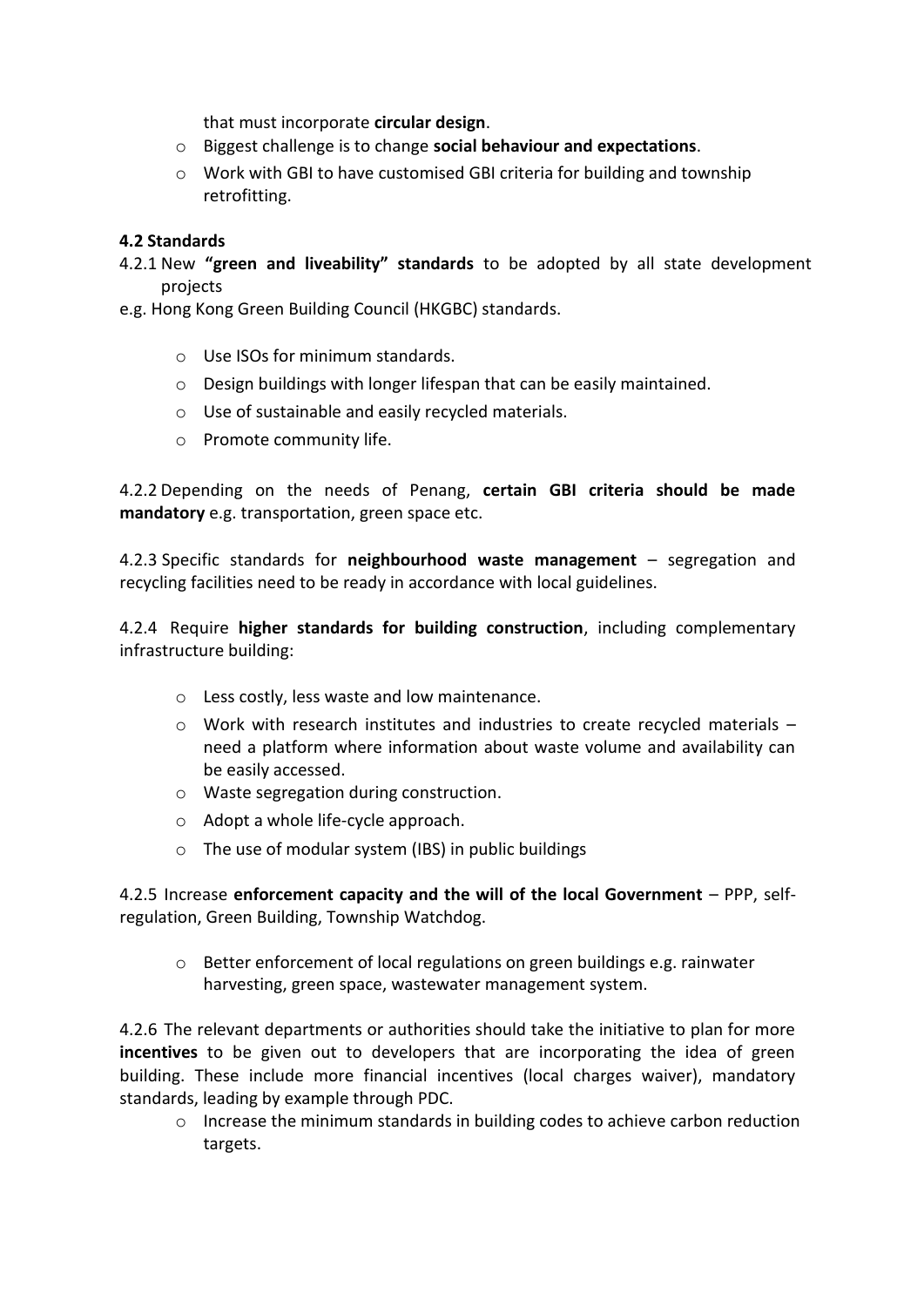#### **4.3 Governance, Financing and Technology**

4.3.1 Establish a "**Penang Design Council**" to harness the expertise of Governmental and Non-Governmental stakeholders. It is possible to provide a holistic view to particular development projects, increase capacity of Government planners, and improve transparency in land-use decision making.

4.3.2 Establish a **Green Township Retrofitting Fund**. Revenue can be generated from development charges, parking fees, CSR etc.

4.3.3 Explore and establish a suitable **public-private partnership (PPP) model** suitable for Penang to promote construction and retrofitting of green townships.

#### 4.3.4 Build a **digitally powered green / liveable district, town, or neighbourhood**:

- o Physical connectivity (telecommunication, transport)
- o Citizen engagement
- o Command and control platform (e.g. control centre, energy sensors)
- o User phase (customised uses)



# **5. Major Policy Recommendations and Milestones**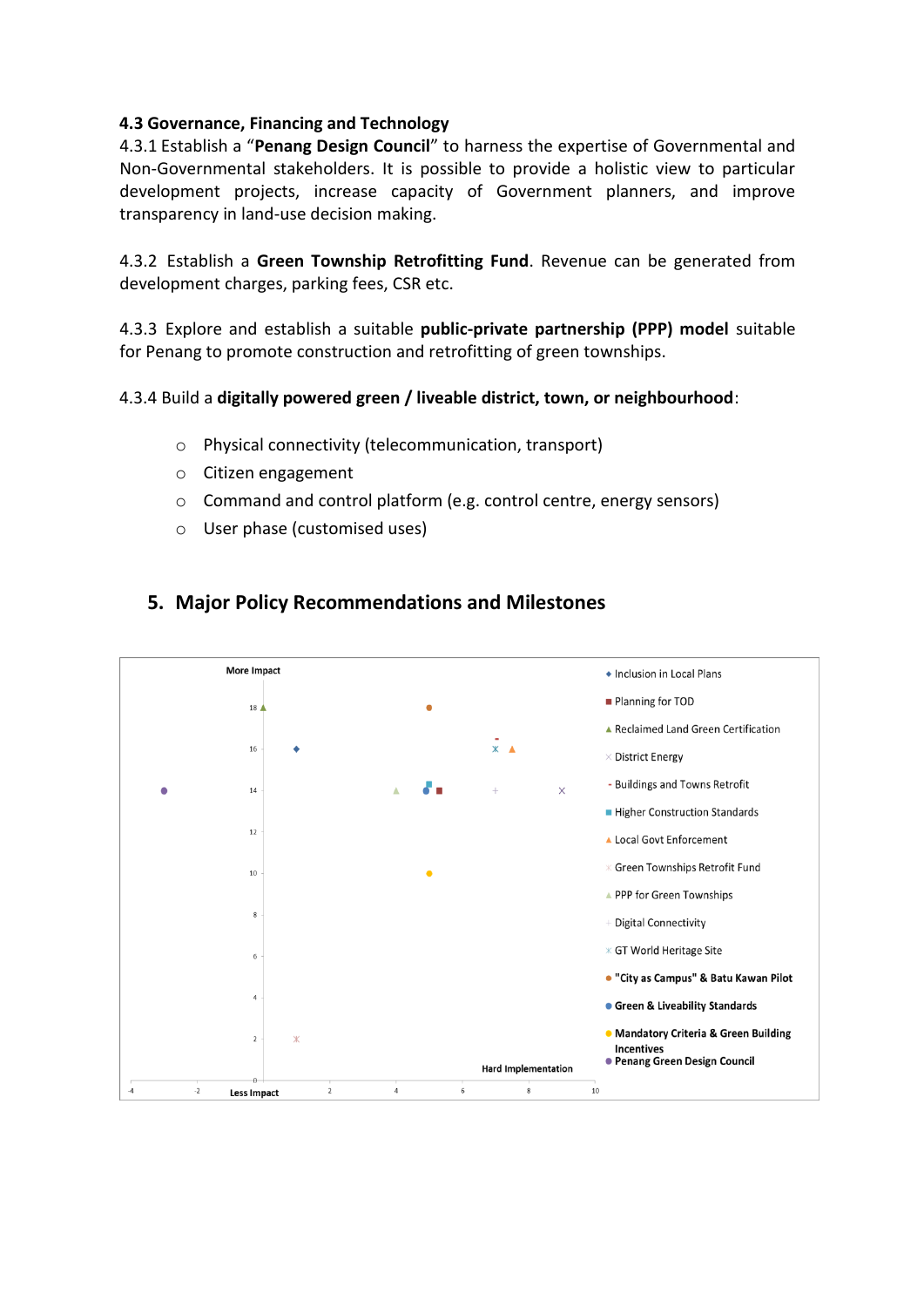#### **1. Mandatory GBI criteria and Green Building Incentives (2020)**

Currently, a developer who wants to get GBI certification is free to select any of a variety of GBI criteria that allows their project to earn points. To reflect the priorities of Penang, GBI can work with the Penang State Government to identify a few GBI criteria that should be made mandatory for all GBI certified projects (buildings as well as townships) in Penang. These criteria must be aligned to the achievement of Penang's 2030 vision and include issues such as public transport, water efficiency or flood mitigation. Mandatory criteria can be further customised to suit the different needs of Penang Island and the Mainland. By targeting specific criteria, the State Government can make sure that its development agenda is supported by the private sector. To further encourage the voluntary application of GBI certification, the State and Local Governments should provide targeted incentives not only for new development and buildings, but also for retrofitting of existing buildings or townships.

#### **2. Penang Green Design Council (2023)**

To support Penang's initiative to build green townships, the Penang State Government can set up a Penang Green Design Council (PGDC). The council would provide independent and impartial advice to the State Planning Committee (SPC) and One Stop Centre (OSC) regarding sustainable land use planning. The PGDC can provide visions, consistency and blueprints for green towns or cities, and lead on district-level planning for green cities. The council should also consist of experts of various backgrounds including planners, engineers, social scientists, conservationists, technology experts and so on. There are a couple of options for setting up the PGDC. Option 1: Incorporate the PGDC mandate into the existing technical consultative body at SPC level called SPEAD (so there is no need for a separate PGDC entity). Option 2: Set up the PGDC at the local Government level (either as a technical committee or as an additional consultation entity) to advise on local planning and planning authorisation processes. In relation to Option 2, the challenge is to make sure that the extra consultation step does not frustrate the current KPI that requires development planning application to be processed within 90 days. Hence, the form and role of the PGDC may be different before and after the gazettement of the Local Plan. The PGDC or equivalent may be set up within the next few years.

#### **3. Green and Liveability Standards (incl. neighbourhood waste management, universal planning, 20% green space and urban agriculture) (2020-2030)**

The State Government should set higher standards for certain types of development that impose high social or environmental costs on the community, such as land reclamation, conversion of agricultural land and greenfield development. For these developments, the State Government should impose specific green and liveability standards, which can include neighbourhood waste management, universal design and accessibility, at least 20% green space, and planning for urban agriculture. The Working Group recommends